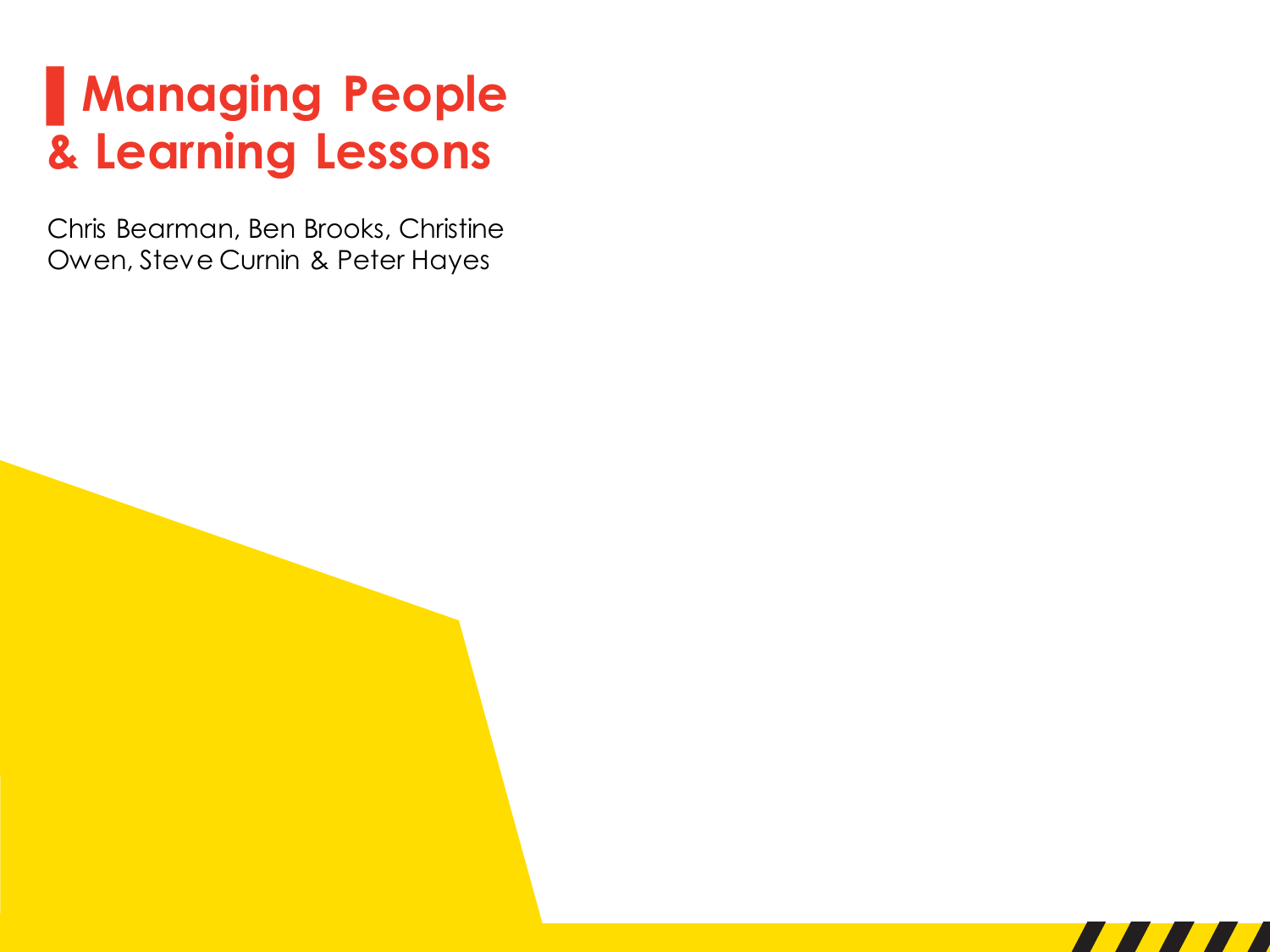### **▌Managing People & Learning Lessons**

Chris Bearman, Ben Brooks, Christine Owen, Steve Curnin & Peter Hayes

> The interrelationship between humans, the tools and equipment they use in the workplace, and the environment in which they work

> > (Kohn, Corrigan & Donaldson, 1999)

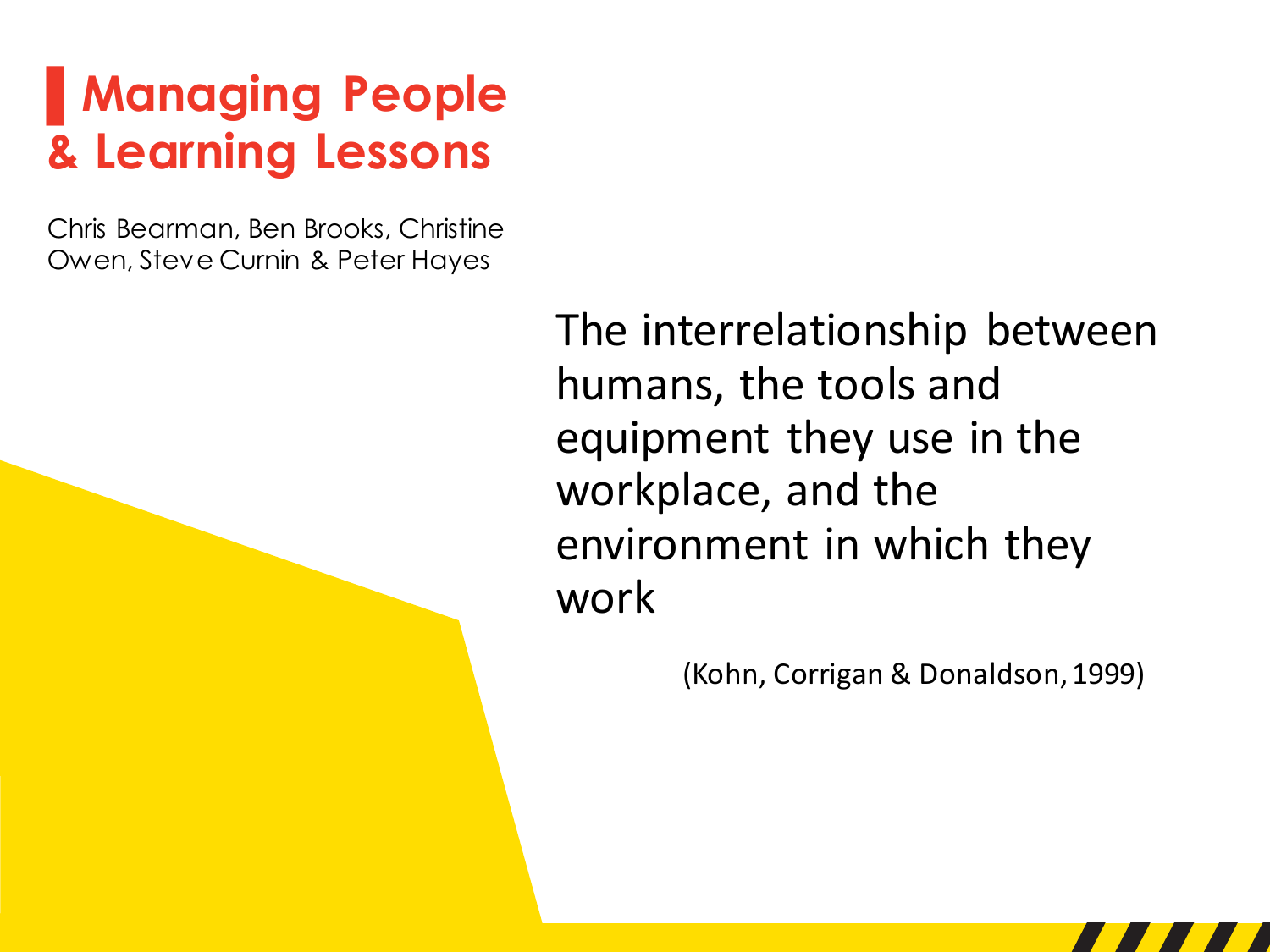#### **▌Team Management, Decision Making & Organizational Learning**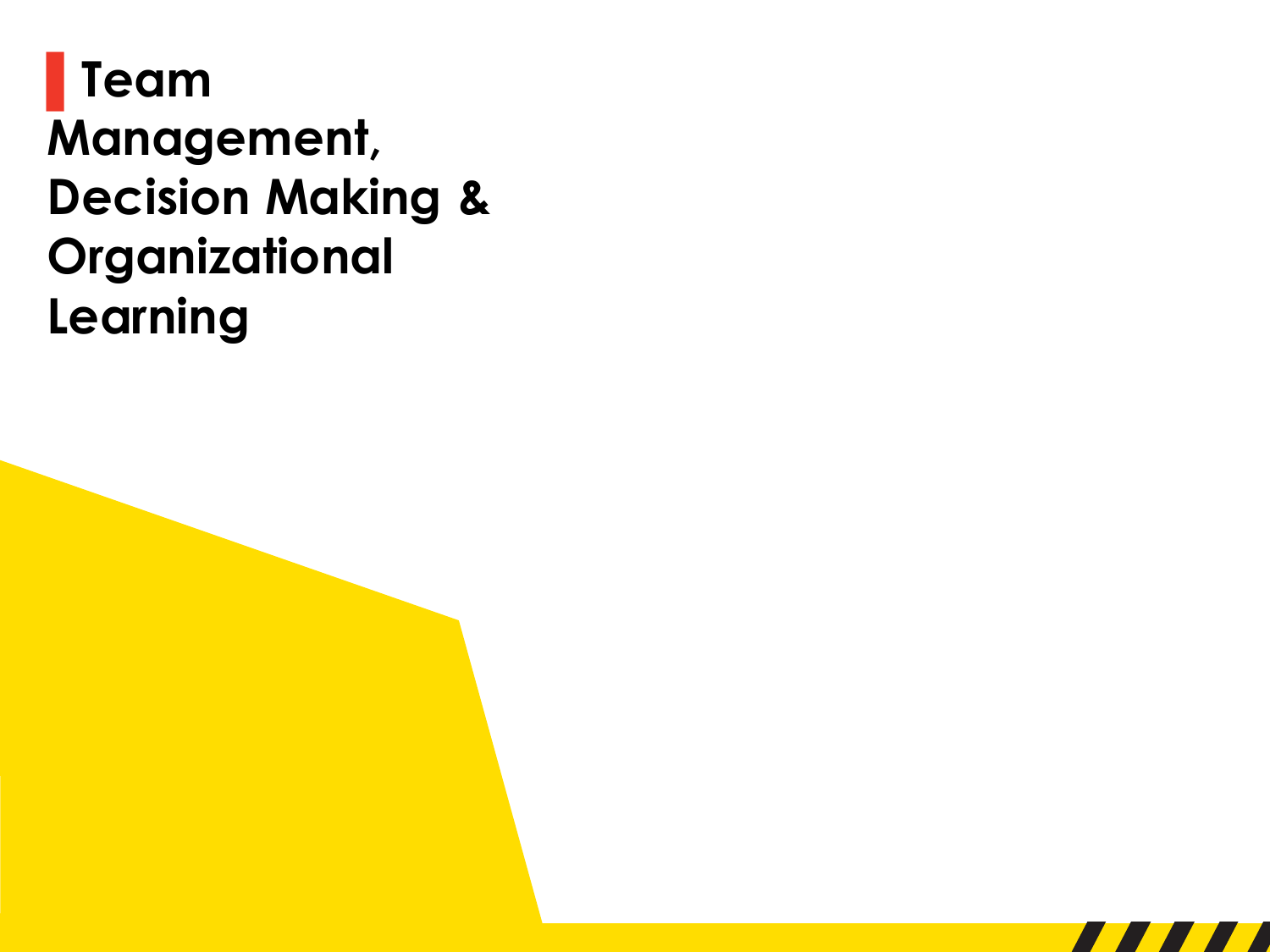### **▌Team Management, Decision Making & Organizational Learning**

# Key Research Findings

- Emergency Management Breakdown Aide Memoire (EMBAM)
- Team Process Checklist (TPC)
- Task Analysis of State & Regional Control Centres
- Suite of Decision-Making Aide Memoirs for Emergency Management Practitioners.
- Strategies to Enhance Creativity
- Established the Extent of Best Practice Decision-Making With End-User Agencies
- Identification of organisational learning practices that support research utilisation
- Development of an evidence-based research utilisation maturity matrix

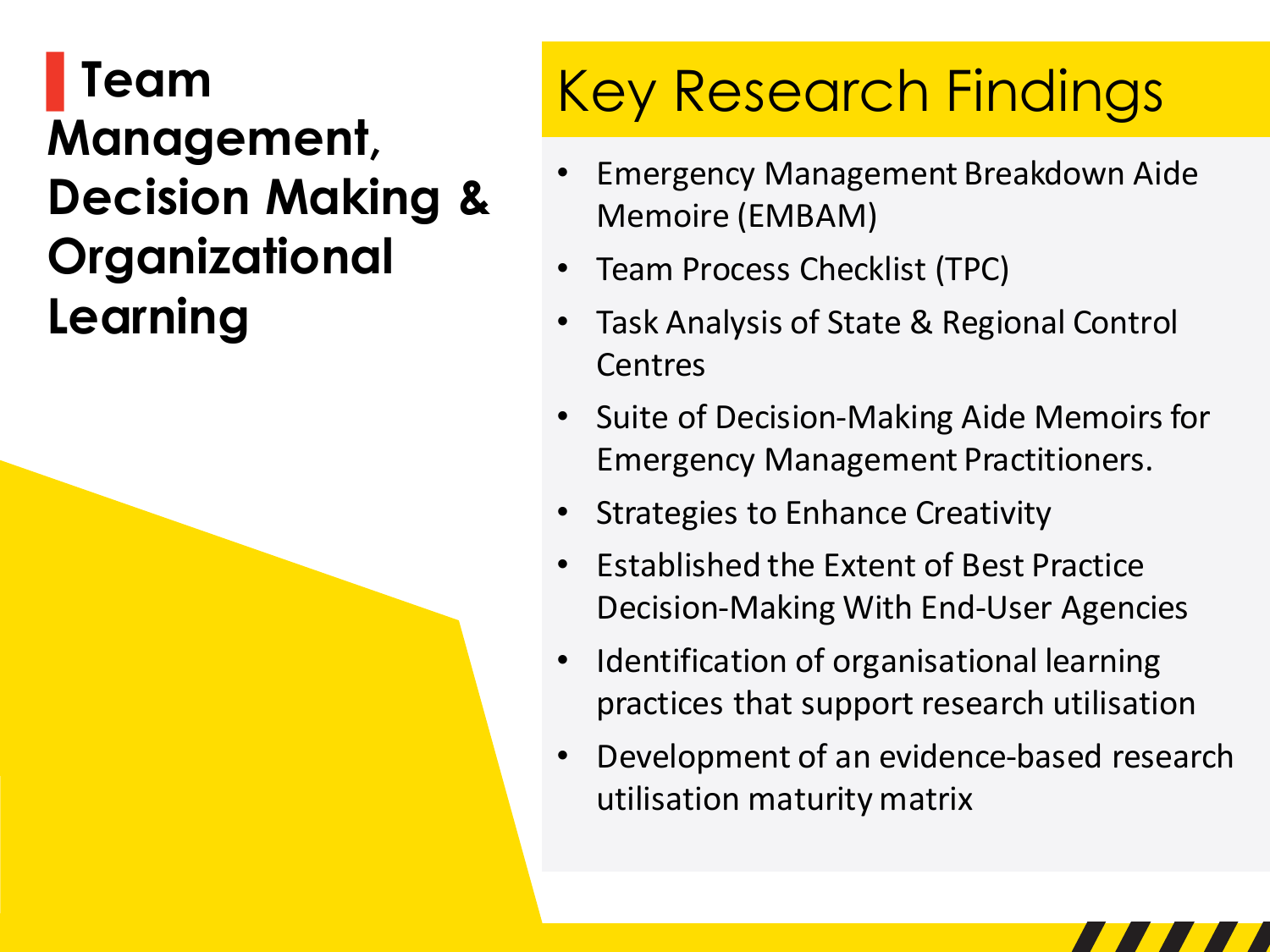## Key Utilisation

- Tools are being actively used for Emergency Management.
- Agencies are changing their policies to incorporate the tools.
- Tools are being used by observers to evaluate performance
- Tools are being used to structure response plans
- Tools are being included in AFAC resources
- A guide for decision-making in a crisis has been developed
- Self-assessment tools have been developed
- Training courses have been developed
- Research workshops are being conducted
- Strategies to support application are being discussed with key industry groups (eg AFAC KIRUN group)